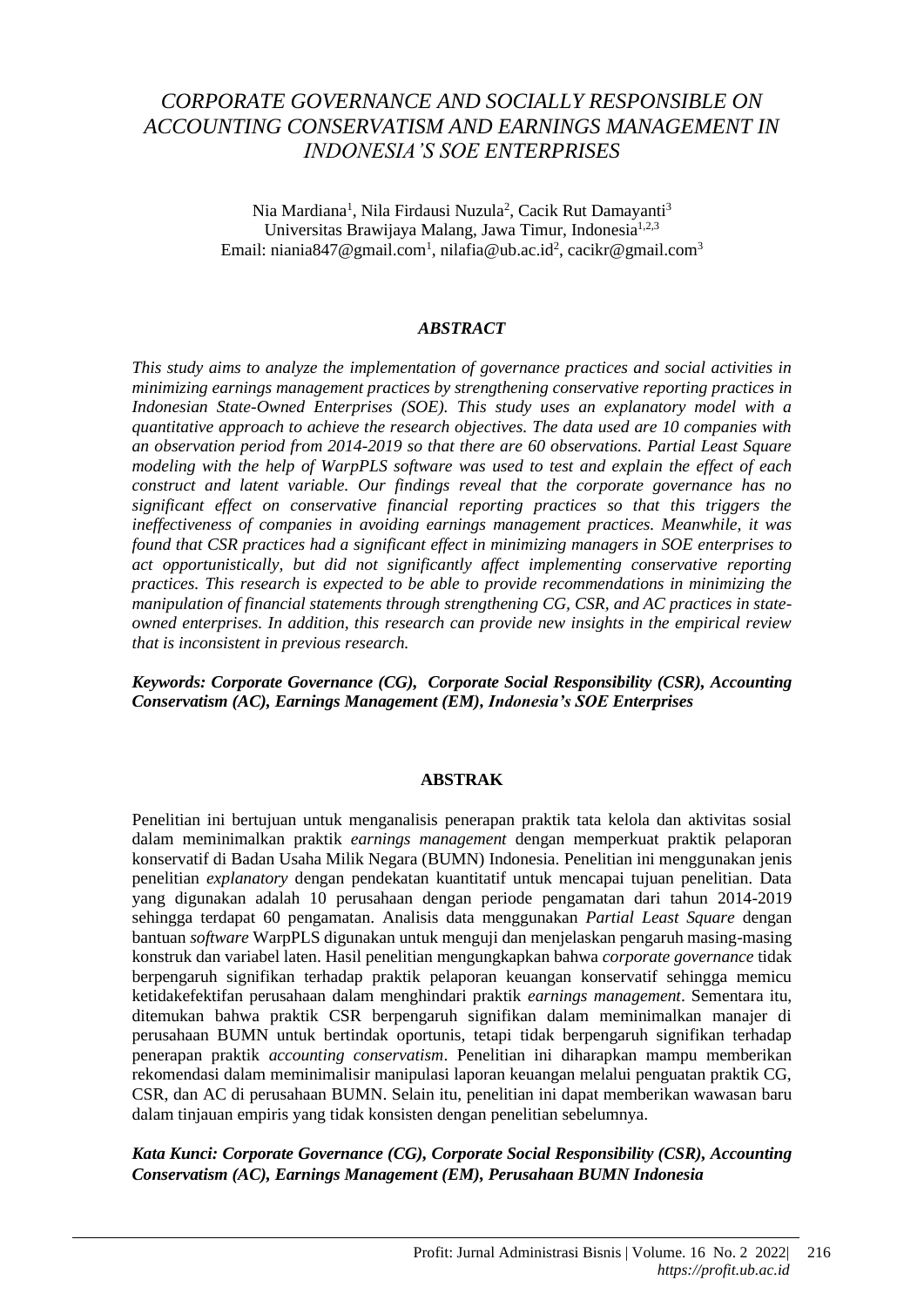#### **1. INTRODUCTION**

Modern accounting history records that earnings management activities increased more rapidly in the period 1997-2002 which was marked by the disclosure of accounting scandals involving large US companies such as Enron, Merk, Xerox, and Worldcom (Alim, 2013). While in Indonesia itself, fraudulent practices in financial statements are ranked third. Based on a survey conducted by ACFE in 2016 there were 10 cases of manipulation in financial statements and an increase in 2019 which found 22 cases (ACFE Indonesia Chapter, 2019; Murdock, 2018). Among the many cases found, several state-owned companies were found to be involved in this case, such as PT Garuda Indonesia, PT Jiwasraya, and PT Asabri.

Companies both small and large scale, certainly have the potential to take earnings management actions, be it lowering, increasing or smoothing accounting profits. This is because each company has the main goal of making a profit and in general each company has a certain strategy to obtain the desired profit. However, not all strategies can be accepted by norms or ethics such as the practice of profit manipulation. The practice of manipulating earnings in financial statements or earnings management is one of the unethical actions because top managers use flexibility in accounting to manage accounts so that they will achieve the expected profit goals (Kassem, 2013).

Corporate governance is considered capable of improving the quality of financial reports by maximizing the role of the board in limiting management's opportunistic actions and ensuring that informed earnings are accurate and accountable (Chen & Zhang, 2014; El Diri et al., 2020; Xie et al., 2003). Governance structures such as the board of directors may have a role in minimizing earnings management. The Blue-Ribbon Panel recommends that board members serving on audit committees should be financially proficient to help detect earnings management (Xie et al., 2003). Because independence is needed to carry out supervision, ideally the ranks of the board of directors are filled by independent parties. Investors believe that companies that have board independence representation will be more effective in evaluating management and monitoring (Wang, 2015). This is in line with the regulations listed in Indonesia where public companies listed on the IDX are required to have an independent audit committee and board of commissioners (Otoritas Jasa Keuangan, 2014).

Recent studies have also discussed a lot about the relationship between CSR and earnings management (Buertey et al., 2020; Gras-Gil et al., 2016; Grougiou et al., 2014; Leventis et al., 2013). Through CSR initiatives, companies can maximize shareholder value and increase their market share (Buertey et al., 2020) and when the company has involvement in CSR activities the company has received social support and through CSR activities directly or indirectly management is able to gain legitimacy in the company (Grougiou et al., 2014) and able to increase support from stakeholders if the company wants to continue to exist (Buertey et al., 2020). The company's involvement in CSR activities not only increases stakeholder satisfaction but also has a positive effect on the company's reputation and reduces the financial risks that may be posed by the company (Gras-Gil et al., 2016). However, several different studies state the opposite that increasing CSR activities will actually increase earnings management practices (Buertey et al., 2020) and in another study revealed that CSR has no effect on earnings management practices (Grougiou et al., 2014).

The implementation of good governance and CSR mechanisms without being balanced by the selection of the right accounting system is feared not to be able to minimize earnings management practices as well. Accounting conservatism is considered a valuable tool for monitoring management (Caskey & Laux, 2017) because when the company implements a conservative reporting system, the company will be more careful in reporting its finances by not rushing to recognize profits and as soon as possible recognize losses and debts that may occur in the future (Francis et al., 2013). Companies that are able to manage their stakeholders well are able to manage the company in a better direction and will demand the use of conservative reporting practices in order to improve the quality and accountability of earnings (Cheng & Kung, 2016).

This study aims to further analyze the implementation of governance and CSR mechanisms in Indonesian state-owned companies in implementing accounting conservatism practices to minimize opportunistic management actions. Although there are many studies that explain the relationship between governance, CSR, accounting conservatism and earnings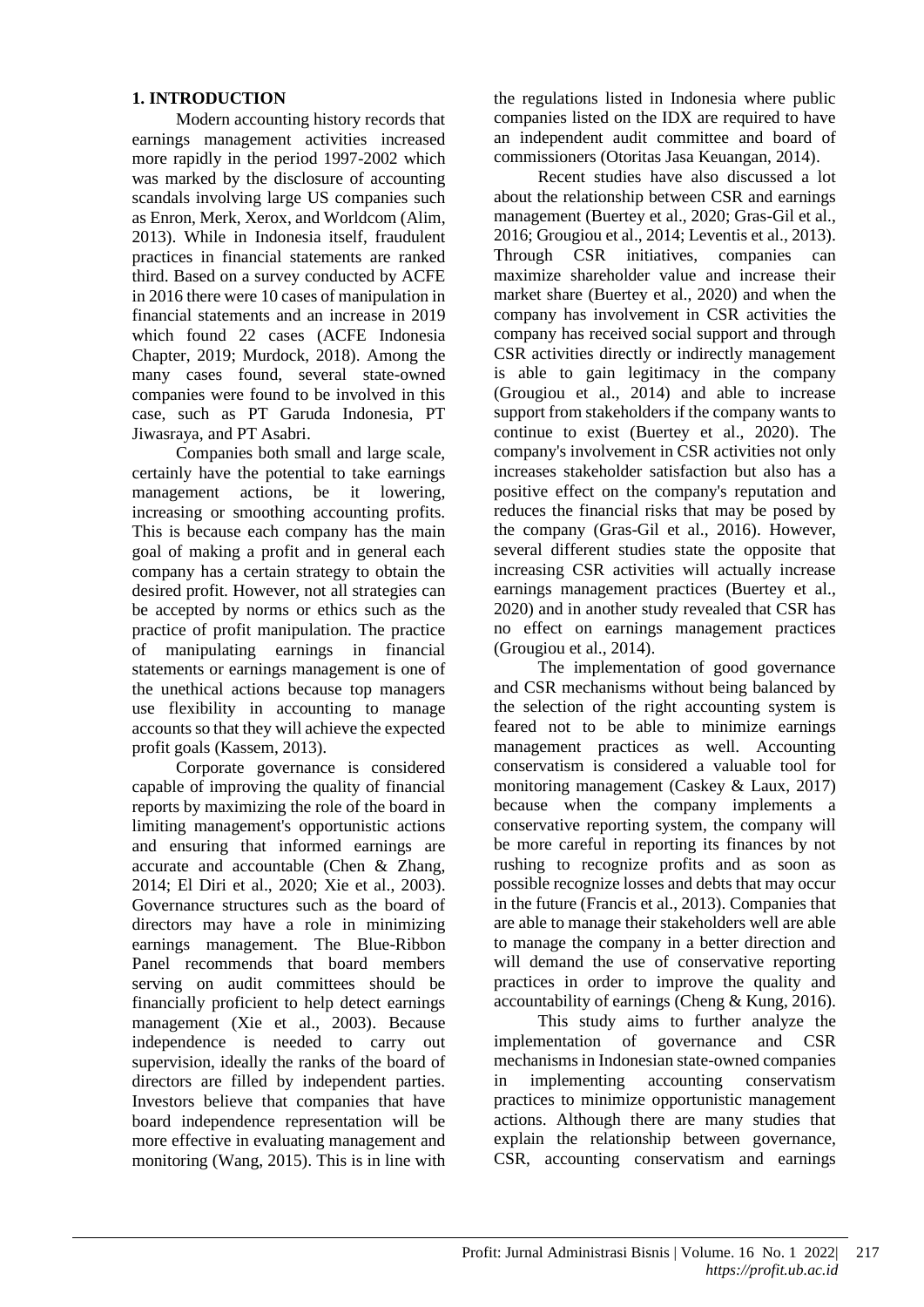management, this concept is still very rarely used in companies, especially SOEs in Indonesia. SOE enterprises are considered to have their own uniqueness. The government which has full control over the running of the company is considered to have great power in terms of supervision and improvement of financial quality. One of the advantages of SOE enterprises by achieving these two main focuses is that SOE enterprises are able to benefit from company operations and get a positive image from investors because of their social actions so they can increase public trust and will later affect company profits. the results of this study can contribute to strengthening the practice of governance and CSR on the quality of financial reporting in State-Owned Enterprises (SOE) in Indonesia. Furthermore, the results of this study will also provide some empirical explanations regarding the inconsistencies in the literature regarding the relationship between corporate governance, CSR, accounting conservatism and earnings management.

#### **2. LITERATURE REVIEW** *Agency Theory*

Agency theory is formed from the separation between ownership and control in the company. The existence of these differences is a conflict of interest between the agent (manager) and the principal (shareholder). The conflict occurred because of various allegations, such as; 1) agents do not always act in the best interests of the principals, or maximize personal gain so as to be detrimental to the principal; 2) because agents do not always act in the interests of the principal, the principal tends to incur more costs to exercise control over the agents and provide promotions or rewards for their performance in the hope that the agents will achieve the goals desired by the principal (El Diri et al., 2020).

#### *Stakeholder Theory*

Based on the perspective of stakeholder theory, the main responsibility of the business as a whole is responsibility to the community, government, and suppliers, or based on this theory the essence of business mainly lies in building relationships and creating value for all stakeholders. The involvement of companies in implementing CSR is one of the socially supported ways in which companies meet the expectations of other stakeholder groups. Through CSR activities, company managers are able to provide legitimacy and get support from stakeholders and this support is very important for the manager in maintaining his position (Leventis et al., 2013).

#### *Social Norm Theory*

Social norms play an important role in financial and auditing decisions. social norms are able to reduce irregularities in financial reporting and tax avoidance, besides that capital market participants also recognize the role of social norms in reducing aggressive financial reporting. Social norms will motivate institutions to engage in positive activities.

## *Corporate Governance*

Corporate governance is a set of mechanisms to ensure that the company's assets are used as efficiently as possible and guarantee profits for its investors and thus prevent the improper distribution of assets to managers or other irresponsible parties at the expense of other interests, so that good governance will result in better management monitoring (García Lara et al., 2009). The implementation of good corporate governance is able to minimize agency costs, can prevent acts of abuse of authority by the directors in managing the company, and improve the quality of the company's financial reports. In addition, the International Finance Corporation (IFC) also stated that companies that implement good corporate governance will be able to boost performance and improve operational efficiency, as well as increase asset value and build company reputation (Dwiridotjahjono, 2009; Otoritas Jasa Keuangan, 2014).

## *Corporate Social Responsibility*

Socially responsible carried out by the company is one form of social norms that has been shown by the company. Over the last decade, social responsibility activities emerged as a valid code of corporate behavior that was endorsed and considered an important aspect and reflects modern business ethics in the context of capital markets (Leventis et al., 2013). Social responsibility activities are associated with moral and ethical aspects. In previous studies, it was stated that companies carrying out social activities not only increase stakeholder satisfaction but are also able to increase the company's image or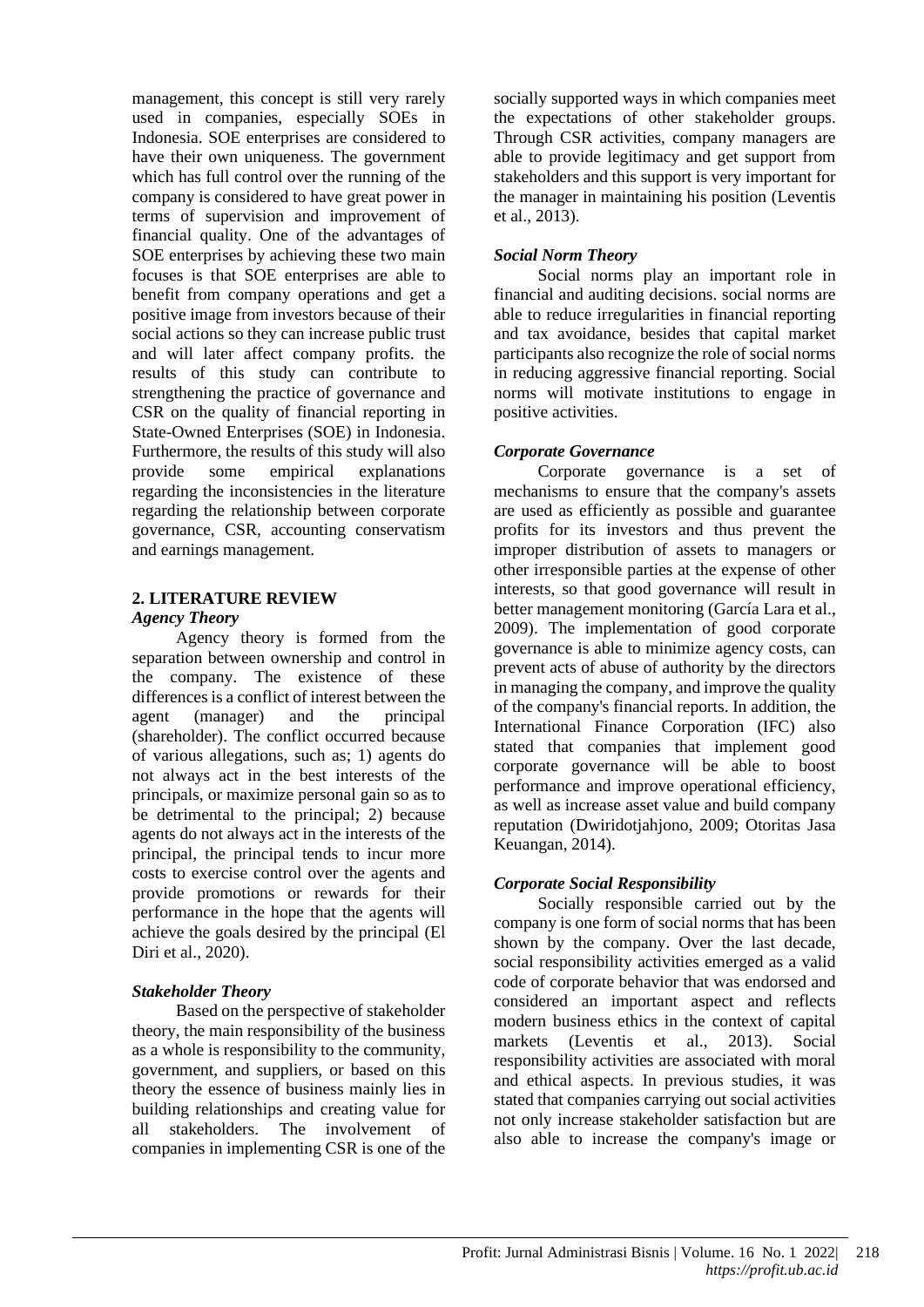reputation and are able to pressure managers to avoid opportunistic actions (Gras-Gil et al., 2016).

#### *Accounting Conservatism*

Accounting conservatism can also be referred to as a precautionary concept because the company will recognize losses earlier than profits. Managers who prepare financial statements are required to use more conservative measures. The accounting conservatism literature focuses on asymmetric accounting responses to good news and bad news. The existence of agency problems is caused by differences in interests between shareholders and managers (Lin et al., 2014). Conservatism here will reduce the incentives and desire of managers to manage accounting numbers and thereby reduce information asymmetry.

## *Earnings Mangement*

Earnings management occurs when company managers intervene in the preparation of financial reporting. This intervention can have a negative impact such as reducing the meaning or information that can be reflected in the financial statements and will be detrimental to the shareholders in particular (Xie et al., 2003). Information becomes a very important part for various parties, especially shareholders, to know the company's performance. Shareholders in the company are not all internal, so information is very important. When managers and shareholders have the same information, there will be no problems related to information asymmetry, on the other hand, when managers have more information and are not conveyed directly to shareholders, it will lead to agency problems.

#### *Corporate Governance and Earnings Mangement*

The relationship between corporate governance and earnings management can be explained by agency theory. Agency conflict can occur due to the separation of ownership and control of the company. Based on the point of view of agency theory, company managers are considered as parties who have a tendency to be opportunistic through earnings management practices (El Diri et al., 2020). The design of an effective governance mechanism will result in effective monitoring,

fair market competition, can maximize the role of the board effectively and be able to provide fair compensation (Bonazzi & Islam, 2007). Several previous studies have stated that the board of directors plays an important role in monitoring management and protecting the rights of shareholders (Diri et al). In general, the board of directors has members who are independent the more stronger supervisory role for the manager (Chen & Zhang, 2014; El Diri et al., 2020; Fama & Jensen, 2019) and earnings management can be reduced by increasing board independence in the company.

There are two board characteristics that have also received attention in the literature in terms of their impact on earnings management, female board and independent audit committee. Women have a tendency not to be involved in unethical actions and more averse to risk so that the role of women is felt to minimize earnings management practices (Wang, 2015). The audit committee is also seen as a monitoring mechanism that aims to reduce information asymmetry between agents and principals and the more independent audit committee members have a negative and significant effect on earnings management practices in the US (Xie et al., 2003). Based on the explanation, the proposed hypothesis is:

#### **H1: Corporate Governance has a significant effect on earnings management in Indonesian SOE Enterprises**

#### *CSR and Earnings Management*

Corporate Social Responsibility (CSR) is a corporate responsibility that is closely related to ethical and moral aspects. The relationship between CSR and earnings management can be explained by the theory of social norms. Based on this theory, companies that are able to meet the expectations of social norms such as CSR can improve the company's financial quality (Leventis et al., 2013). Previous studies have stated that CSR activities are able to minimize earnings management practices (Gras-Gil et al., 2016) and companies that remain involved in earnings management practices are considered that have not been able to internalize the values contained in CSR practices (Grougiou et al., 2014). However, in a different study (Grougiou et al., 2014) states that CSR activities do not have a significant effect on earnings management, and in this research (Buertey et al., 2020) states that companies involved in CSR activities also have involvement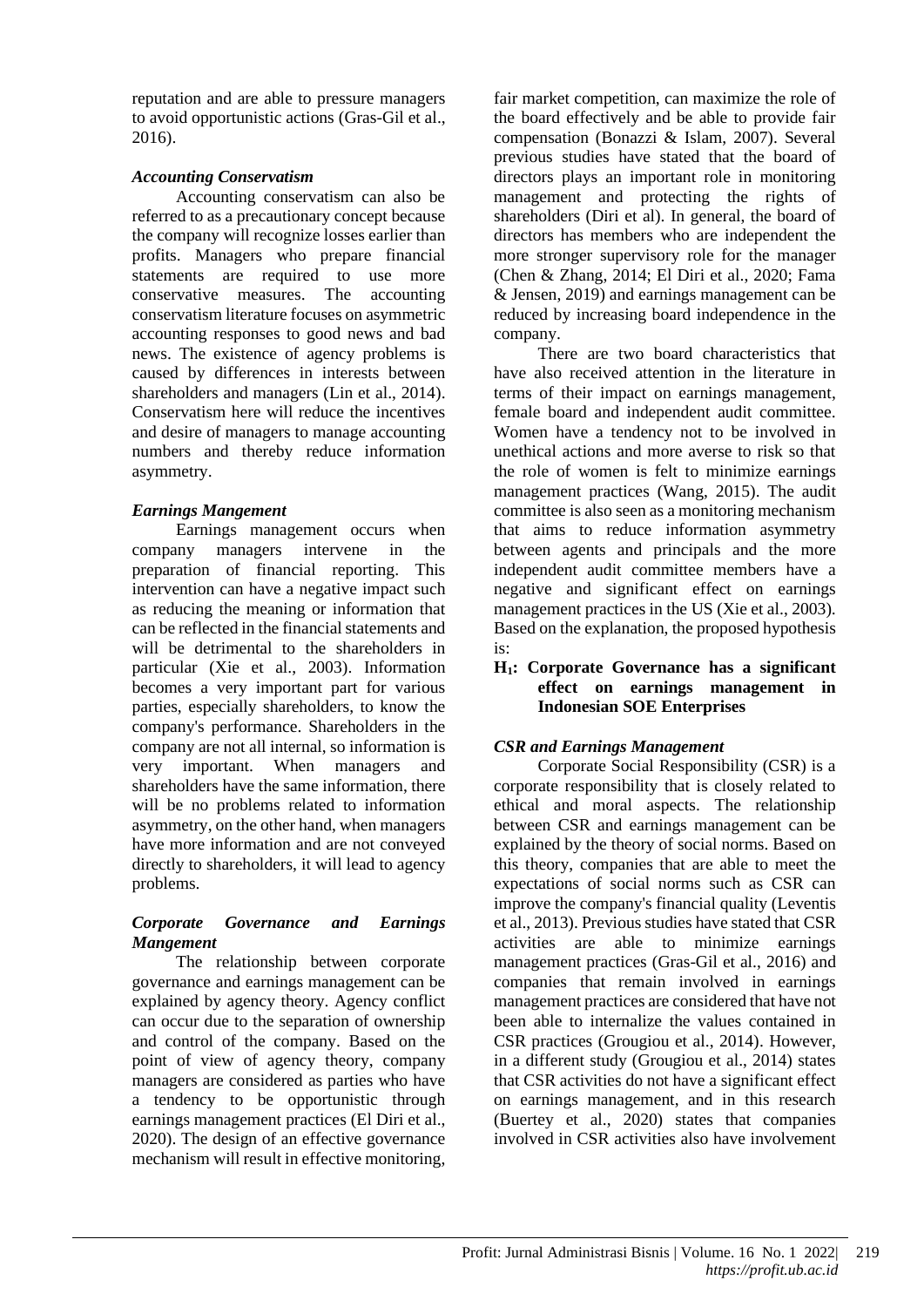in earnings management practices, especially in income increasing.

The implementation of CSR activities in Indonesia itself is carried out on the basis of regulatory recommendations from the government such as Law no. 40 of 2007 concerning Limited Liability Companies in which companies in all sectors are required to carry out CSR activities. Then to maximize CSR activities, the Indonesian government sets 2% of the company's profits to be set aside for CSR activities and if the company experiences a loss, the company can carry out a program called Tali Asih and Comdev/CD whose funds are sourced from the company's operations (Linggau Pos, 2018). Cheng & Kung (2016) in their research stated that stateowned companies have a tendency to report their CSR better than other companies because companies have high cooperation with economic policies determined by the government. Based on the explanation, the proposed hypothesis is:

#### **H2: CSR has a significant effect on earnings management in Indonesian SOE Enterprises**

#### *Corporate Governance and Accounting Conservatism*

Corporate governance and accounting conservatism have a relationship with each other. The corporate governance mechanism is a tool to maintain the implementation of accounting conservation and reduce agency conflicts (Alim, 2013). In several other discussions there are those who argue that the practice of accounting conservatism can be a substitute mechanism if the governance mechanism is weak. When governance mechanisms are weak, managers will tend to be conservative in financial reporting to compensate for weaknesses in the governance system (Nasr & Ntim, 2018). Governance structures such as board size, audit committee, ownership structure, and board independence are some of the factors that underlie the company in applying the principle of conservatism (Savitri, 2016). Governance structures such as board size in several studies have a significant effect on the implementation of accounting conservation practices in companies while board independence functions as a supervisor and will improve and support the implementation of higher accounting conservatism (Almutairi

& Quttainah, 2019; Nasr & Ntim, 2018). In a different study, board independence actually reduces the practice of accounting conservatism (Xia & Zhu, 2009). Another structure is the female board and independent audit committee. The results showed that the female board (Almutairi & Quttainah, 2019) and independent audit committee (Leventis et al., 2013) has a positive and significant influence on the company's accounting conservatism. Based on the explanation, the proposed hypothesis is:

#### **H3: Corporate Governance has a significant effect on accounting conservatism in Indonesian SOE Enterprises**

## *CSR and Accounting Conservatism*

The development of CSR activities was founded on economic responsibility before being expanded to ethical responsibility and public responsibility. Based on stakeholder theory, the company will invest resources to meet stakeholder expectations. Companies may try to use CSR as a tool to change the way stakeholders view the company so that it can improve the company's image (Cheng & Kung, 2016). everal previous study (Cheng & Kung, 2016; Francis et al., 2013) stated that CSR activities have a positive influence on companies to implement accounting conservatism practices. These results indicate that companies that implement CSR will also apply accounting conservatism. However, the results of this study are different which states that companies that get a high CSR predicate are less conservative in reporting their finances. These results indicate that issuers, especially in Korea, use CSR activities only as a strategic means to maintain or complement low-level conservatism (Hong, 2020). SOE companies have high cooperation with economic policies determined by the government so that SOE will have a tendency to report their CSR better and a greater tendency to demand the use of accounting conservatism (Alkurdi et al., 2017; Cheng & Kung, 2016). Based on the explanation, the proposed hypothesis is:

#### **H4: CSR has a significant effect on accounting conservatism in Indonesian SOE Enterprises**

#### *Accounting Conservatism and Earnings Management*

The influence between accounting conservatism and earnings management) can be explained through agency theory, especially on information asymmetry. Managers feel they have more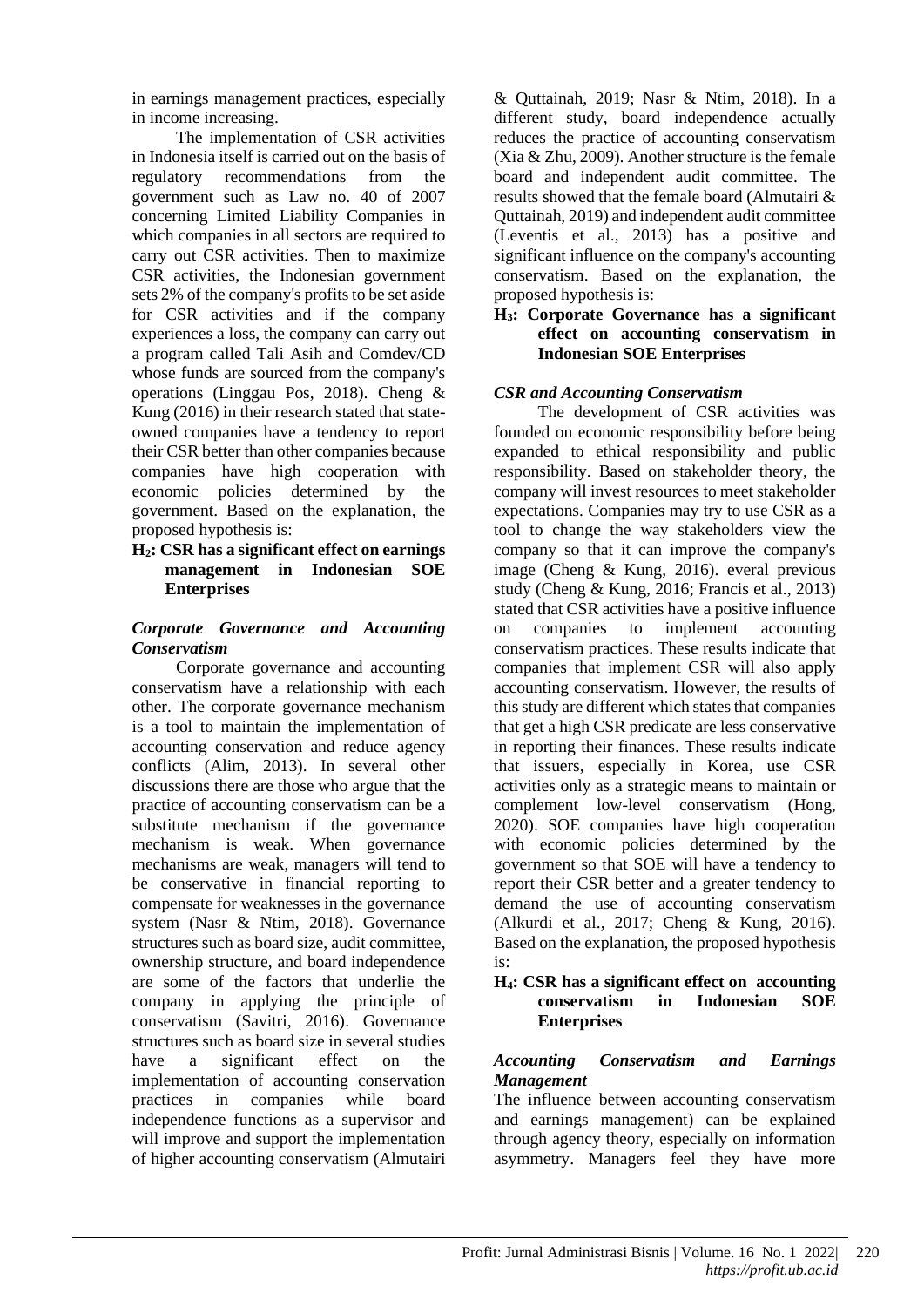information about the company's performance compared to shareholders, and not all managers act on behalf of shareholders. The accounting conservatism literature focuses on asymmetric accounting responses to good news and bad news. The agency problem is caused by differences in interests between shareholders and managers. Conservatism here will reduce the incentives and desire of managers to manage accounting numbers and thereby reduce information asymmetry (Lin et al., 2014). Companies classified as implementing a higher conservatism level will be less involved in earnings management. Meanwhile, companies classified as lesser conservatism level will be more involved in earning management (Haque et al., 2016). Different results are shown in research Lin et al (2014) which states that companies with low institutional ownership ratios and high conservatism will increase earning management activities. Companies that have high institutional ownership ratios and low conservatism practices will reduce earning management activities, and if companies practice conservatism and high institutional ownership ratios will increase earning management activities. Based on the explanation, the proposed hypothesis is:

**H5: Accounting conservatism has a significant effect on earnings management in Indonesian SOE Enterprises**



#### **Image 1 Hypothesis Model Source: Research Results, 2021**

#### **3. RESEARCH METHODS**

This research uses explanatory research with a quantitative approach. This type of research and approach is considered capable of answering the problem and explain the influence of corporate governance and

corporate social responsibility on accounting conservatism and their impact on earnings management in state-owned enterprises for the period 2014-2019. The sampling technique is purposive sampling by limiting the selection of samples based on certain criteria<sup>1</sup>. This research was conducted on the Indonesia Stock Exchange (IDX). The sample used in this study amounted to 10 state-owned companies that have gone public with an observation period of six years so that the total observation is 60 firm-years. Following previous research (El Diri et al., 2020; Gras-Gil et al., 2016) we do not use financial and banking companies in the sample because financial companies have unique accounting and finance practices and follow different regulations. In addition, we do not use financial companies because these companies have different CSR programs.

*Measuring Corporate Governance:* In this study, we use governance structures such as board size (BSize), board independence (BI), female board (Fboard) and independent audit committee (IndAudCm). For the board size we use the total number of the company's board of commissioners (Nasr & Ntim, 2018). For the female board, we calculate by dividing the number of female commissioners by the total number of commissioners (Wang, 2015). And the last is the independent audit committee where we calculate by dividing the number of independent audit committees divided by the total number of audit committee members (Leventis et al., 2013).

*Measuring CSR:* In this study, we measure social performance through the disclosure of CSR activities (CSDI) with GRI G4 standards. in this standard the social activities assessed consist of various aspects such as economic, environmental, and social aspects (product responsibility, society, human rights, labor practices and work comfort). We will give a score on each social activity disclosed by the company, a "1" will be assigned to the item in each disclosed aspect and a "0" score will be given for the undisclosed item. There are 91 items used to assess CSR based on GRI standards and can be viewed at [www.gri.go.id.](http://www.gri.go.id/)

*Measuring Accounting Conservatism:* In this study, accounting conservatism is measured by accrual-based measurements based on the Basu

2014 to 2019; 3) Published sustainability reports based on GRI G4 standards successively from 2014 to 2019.

<sup>&</sup>lt;sup>1</sup> 1) SOE that are listed on the IDX and use the same regulations in preparing their financial statements; 2) Publish annual reports in a row from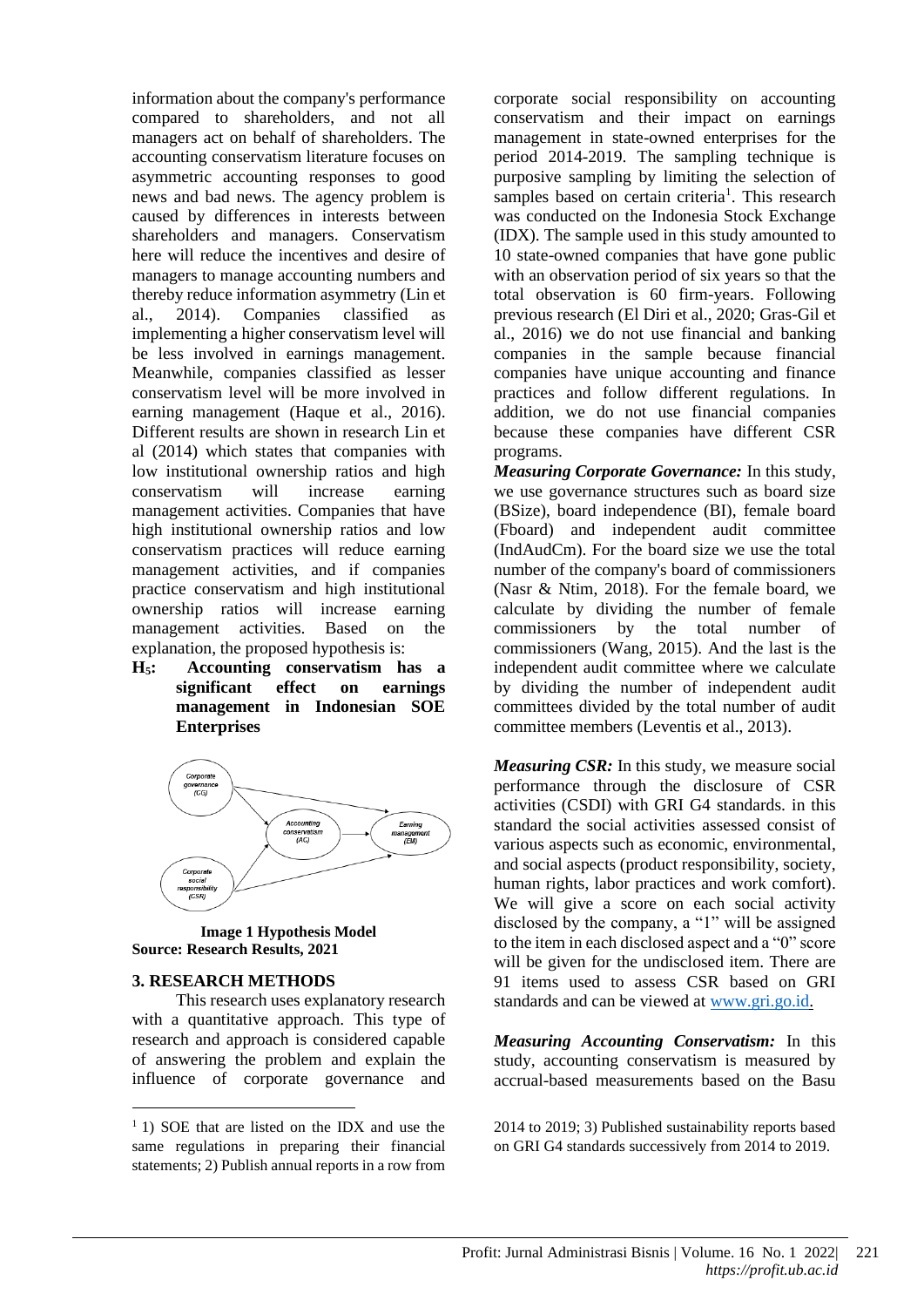Model (1997) and the Givoly & Hayn Model (2002). Basu's (1997) model states that conservatism is more in tune with negative returns than positive returns. The regression model is as follows:

$$
\frac{EPS_{i,t}}{P_{it}} = \beta_0 + \beta_1 DR_{i,t} + \beta_2 R_{i,t} + \beta_3 D_{i,t} R_{i,t} + \varepsilon
$$
 (1)<sup>2</sup>

The relationship between earnings sensitivity to good news and bad news is shown by the Basu coefficient:

$$
Coeffisient_{Basu} = (\beta_{2i} + \beta_{3i})/\beta_{2i} \qquad (2)
$$

Companies are considered to use conservative reporting if the earnings response to negative returns must be more than 0 (Cheng & Kung, 2016). The second measurement is based on the model of Givoly & Hayn (2002). As for measuring using this model are as follows:

$$
CONS_{it} = \frac{(IBEXT_{it} + DEP_{it} - CFO_{it})}{Average Total Assets} (-1)
$$
\n(3)<sup>3</sup>

*Measuring Earnings Management:* In this study, we use the measurement indicator of discretionary accruals to measure the involvement of state-owned companies in earnings management practices. There are two models that we use to measure discretionary accruals, namely the Modified Jones Model (1991) and the Kothari et al (2005) Model. In general, these two models have the same steps for calculating discretionary accruals, which are formulated as follows:

$$
DA_{i,t} = \left(\frac{TAC_{i,t}}{TA_{i,t}}\right) - NDA_{i,t}
$$
\n<sup>(4)</sup>

Where TAC is the company's Total Accruals divided by TA, namely total assets and the results are reduced by non-discretionary accruals (Chen & Zhang, 2014). The difference between these two models is the inclusion of Return on Assets (ROA) to calculate the value of non-discretionary accruals and total accruals. The ROA element is used as an item that is considered capable enough to minimize specification errors so as to be able to measure earnings management more accurately (Suyono, 2017).

# **4. RESULT AND DISCUSSION**

*Descriptive Statistical Analysis*

Statistical analysis was used to describe the effect of corporate governance (CorpGov) and Corporate Social Responsibility (CSR) variables on Accounting Conservatism (AccCons) and their impact on Earnings Management (EarnMan). The results of the descriptive statistics can be seen in table 1 below:

| Table 1. Descriptive Statistical Alialysis |           |        |           |  |  |
|--------------------------------------------|-----------|--------|-----------|--|--|
| Indicators                                 | Min       | Max    | Mean      |  |  |
| <b>BSize</b>                               | 5         | 7      | 6,05      |  |  |
| BI                                         | 0,2857    | 0,5000 | 0,3510    |  |  |
| FBoard                                     | 0,0000    | 0,3333 | 0,0345    |  |  |
| IndAudCom                                  | 0,1667    | 1,0000 | 0,8417    |  |  |
| <b>CSDI</b>                                | 0,1319    | 0,9560 | 0.3793    |  |  |
| <b>MBasu</b>                               | 0,0054    | 1,0000 | 0,4530    |  |  |
| MGivHayn                                   | $-0,2131$ | 0,0917 | $-0,2160$ |  |  |
| <b>MModJones</b>                           | $-0,0149$ | 0,0425 | 0,0045    |  |  |
| MKothari                                   | $-0,0149$ | 0,0428 | 0,0045    |  |  |

**Table 1. Descriptive Statistical Analysis**

Source: SPSS 26.00 Output, 2022

*Outer Model*

The evaluation of the outer model serves to show the relationship between the indicator and its latent variable. This study uses the significance of weight with a formative model. The results of the outer model can be seen in table 2 below:

| rabic 2. Evaluation of Outer Mouch |          |           |         |            |  |  |
|------------------------------------|----------|-----------|---------|------------|--|--|
| Indicator                          | Weight   | <b>Se</b> | P-Value | Descriptio |  |  |
|                                    |          |           |         | n          |  |  |
| <b>BSize</b>                       | 0,501    | 0,108     | < 0.001 | Valid      |  |  |
| BI                                 | $-0,490$ | 0,109     | < 0.001 | Valid      |  |  |
| FBoard                             | 0,341    | 0,115     | 0,002   | Valid      |  |  |
| <b>IndAudCo</b>                    | 0,300    | 0,116     | 0,006   | Valid      |  |  |
| m                                  |          |           |         |            |  |  |
| <b>CSDI</b>                        | 1,000    | 0,091     | < 0.001 | Valid      |  |  |
| <b>MBasu</b>                       | 0,683    | 0,102     | < 0.001 | Valid      |  |  |
| MGivHayn                           | 0,683    | 0,102     | < 0.001 | Valid      |  |  |
| MModJon                            | 1,000    | 0,000     | 1,000   | Not Valid* |  |  |
| es                                 |          |           |         |            |  |  |
| MKothari                           | 1,000    | 0,091     | < 0.001 | Valid      |  |  |
|                                    |          |           |         |            |  |  |

**Table 2. Evaluation of Outer Model**

**Source: WarpPLS 6.0 Output, 2022**

<sup>3</sup> *CONS* is Earning conservatism based on accrued items, IBEXT is Net income before extraordinary items, *DEP* is Depreciation of fixed assets of current year, and *CFO* is Net amount of cash flow from operating activities. If the result of *CONS* is positive, this means that more accounting conservatism is reported, and if it is negative, the company tends to be less conservative in its reporting.

<sup>&</sup>lt;sup>2</sup>EPS<sub>it</sub> is the company's earnings per share,  $P_{i,t}$  is the stock price at the beginning of the year, DR is a dummy variable, 1 if R is negative and 0 otherwise, R is stock returns,  $\boldsymbol{\varepsilon}$  is standard error.  $\beta$ , represents the level of profit response to positive returns, while  $\beta_3$  represents the level of profit response to negative returns.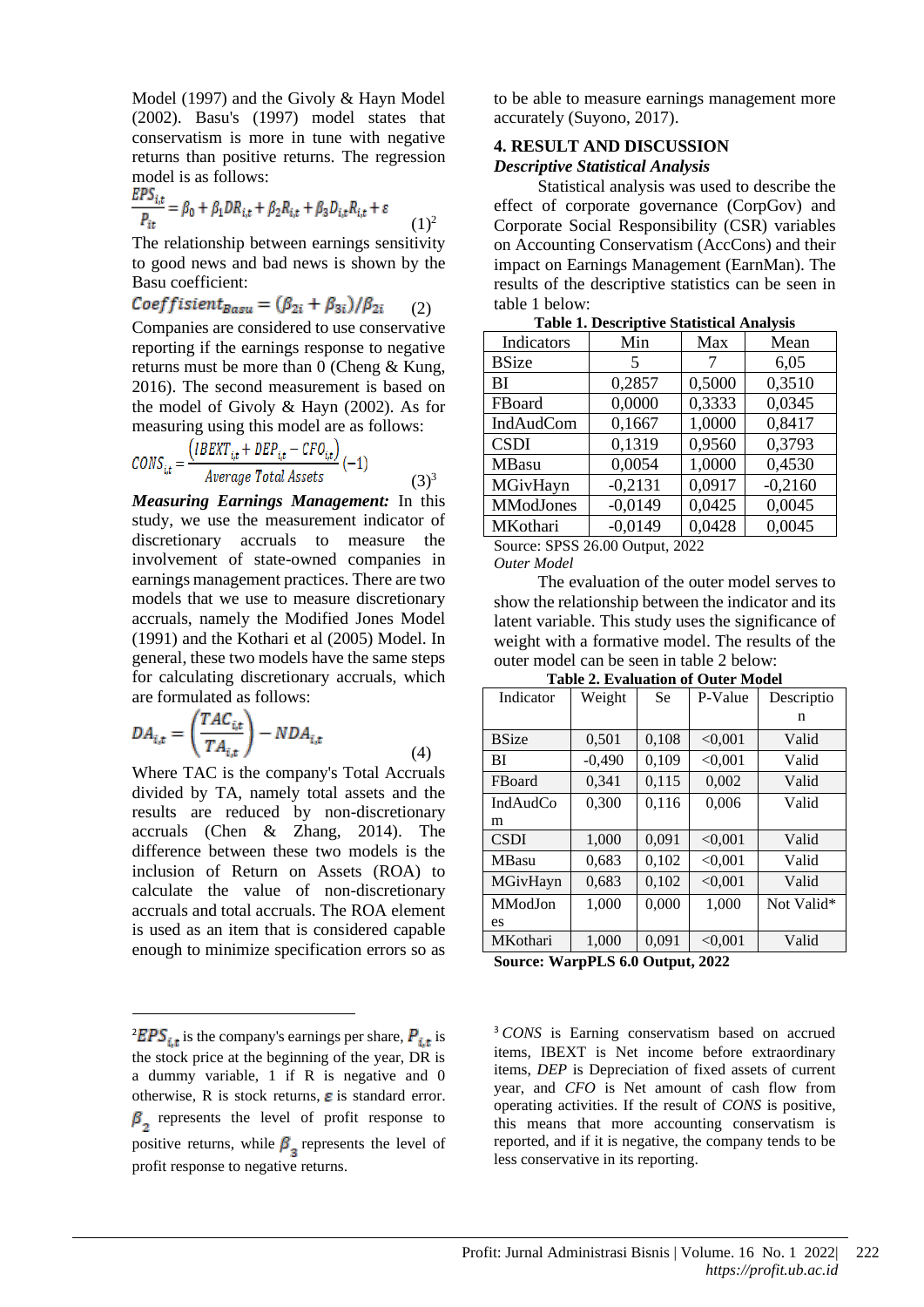#### *Inner Model*

The evaluation of the inner model is used to determine the ability of endogenous variables to explain the diversity of exogenous variables. In this study using the Goodness of Fit Model. The results of the analysis can be seen in table 3 below:

| Table 9. Goodiness of Fit brough |           |           |  |  |  |
|----------------------------------|-----------|-----------|--|--|--|
| Latent                           | R-Squares | Q Squares |  |  |  |
| Variable                         |           |           |  |  |  |
| Accounting                       | 0,027     | 0,060     |  |  |  |
| conservatism                     |           |           |  |  |  |
| Earnings                         | 0,249     | 0,266     |  |  |  |
| management                       |           |           |  |  |  |

|  | <b>Table 3. Goodness of Fit Model</b> |  |
|--|---------------------------------------|--|

**Source: WarpPLS 6.0 Output, 2022**

#### *Hypothesis Testing*

Hypothesis test serves to see the effect of each variable. Meanwhile, if the p-values level of significance (alpha =  $5\%$ ) then it is stated that there is a significant effect.



**Image 2 Hypothesis Testing Result Source: WarpPLS 6.0 Output, 2022**

| Exo        | Endo | Path     | <b>Se</b> | $P -$   |
|------------|------|----------|-----------|---------|
|            |      | Coef     |           | Value   |
| CG         | EM   | 0,110    | 0,124     | 0,191   |
| <b>CSR</b> | EM   | $-0,212$ | 0,120     | 0,041   |
| CG         | AC   | $-0,151$ | 0,122     | 0.111   |
| <b>CSR</b> | AC   | $-0,068$ | 0,126     | 0,295   |
| AC         | EM   | $-0,408$ | 0.112     | < 0.001 |

**Table 4. Hypothesis Test Results**

**Source: WarpPLS 6.0 Output, 2022**

#### *Discussion*

#### *Corporate Governance and Earnings Mangement*

The results of the analysis are shown in table 4 which shows that corporate governance does not have a significant effect  $(0.191 > 0.05)$  on earnings management in Indonesian state-owned companies. These results indicate that the corporate governance mechanism cannot be used as a benchmark for management to engage in earnings management practices, where the results of this study reject the proposed hypothesis  $(H_1)$ . The results of the descriptive analysis in table 1 show that the governance structure, especially the board independence structure (35.10%) and the independent audit committee (84.17%) has been well represented regarding the rules that require companies to have these two structures to oversee the company's management. While for earnings management practices, descriptive results show that both earnings management measurements show a positive value (0.0045), which means that companies tend to practice earnings management using the profit-increasing method (Handoko & Ahmar, 2016). Empirically, these results do not support that state-owned companies have an advantage in directing management to make effective decisions (Alkurdi et al., 2017) so that it will improve the quality of earnings (Xia & Zhu, 2009), and theoretically these results do not support agency theory which shows that governance mechanisms are able to prevent agency problems such as earnings management. This result is probably because Indonesian stateowned companies have indications of malpractice of abuse of authority and power by the government through its representatives in the company (Worang & Holloway, 2006) and the governance mechanism in Indonesian state-owned companies is considered not optimally, especially the role of the board independence and independent audit committee because the two governance structures are considered unable to run optimally in countries with low governance mechanisms such as in Indonesia (Francis et al., 2013; Puspitaningrum & Atmini, 2012). The performance of governance in state-owned companies that is not optimal means that management feels that it is not being monitored optimally by the company's board so that managers feel they have the opportunity to practice earnings management. On the other hand, there is a tendency to compensate top managers based on company performance (Rahayu et al., 2019) will strengthen the desire of managers to practice earnings management with the method of increasing profits because the greater the profit earned, the greater the compensation received by the manager.

#### *CSR and Earnings Mangement*

The results of the analysis shown in table 4 show that CSR has a significant effect  $(0.041 <$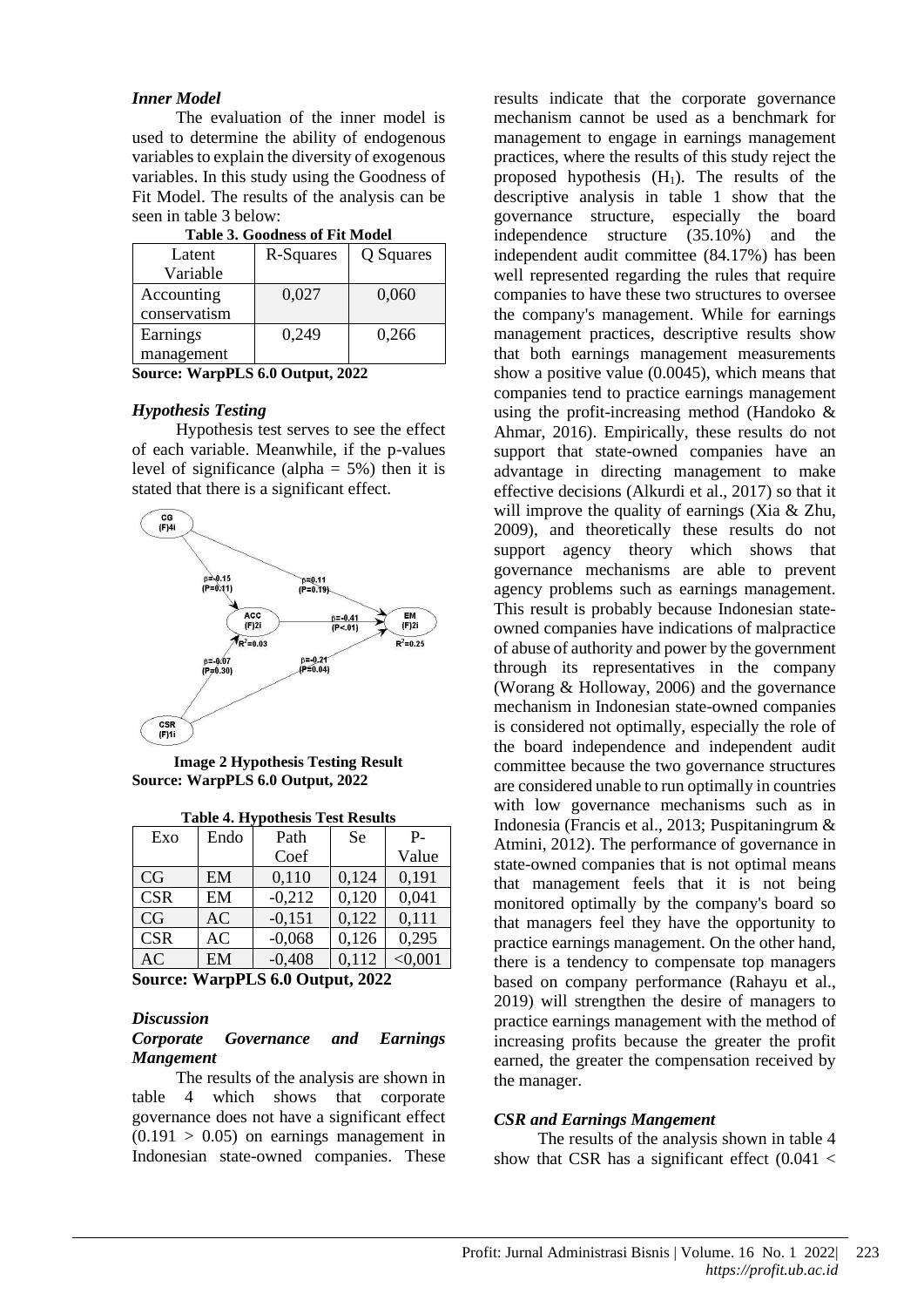0.05) on earnings management in Indonesian state-owned companies. These results indicate that CSR practices can be used as a benchmark for companies to engage in earnings management practices in SOE enterprises, where the results of this study support the proposed hypothesis  $(H_2)$ . The results in the descriptive analysis show that on average, state-owned companies disclose CSR activities of 37.93%. We think this value is still quite small because the highest disclosure is 95% and the least disclosure is around 13%, while earnings management in both types of measurement shows a positive value (0.0045) or companies tend to practice earnings management with the profit-increasing methods (Handoko & Ahmar, 2016). In the hypothesis test results, CSR path coefficient shows a value of -0.212, which means that low disclosure of CSR activities will increase the tendency of managers to engage in earnings management practices, especially the practice of increasing profits. Theoretically, the results of this study do not support the social norms theory which shows that companies highly value social norms such as CSR practices will have a tendency to avoid actions that can damage the company's image (Grougiou et al., 2014).

The practice of implementing CSR in Indonesian SOE enterprises is reported to be still not optimal. There are several findings that state-owned companies are reported to be involved in cases such as misappropriation of CSR funds such as in PT. Pertamina and PT. Garuda Indonesia (Cnbc Indonesia, 2019). This finding empirically does not support some of the statements of previous research (Cheng & Kung, 2016; Kartasasmita, 2020) which states that state-owned companies have a tendency to report CSR activities better because the company has high cooperation with the government as the regulator as well as the company's controlling shareholder. But on the other hand, state ownership can also weaken the positive relationship between CSR and the level of company earnings quality. Management will focus on fulfilling government policies in following guidelines related to CSR and also managers in statedowned companies generally carry out CSR activities as a means to gain legitimacy and improve communication with the government to maintain resource allocation (Cheng & Kung, 2016).

## *Corporate Governance and Accounting Conservatism*

The results of the analysis shown in table 4 show that corporate governance has an insignificant effect  $(0.111 > 0.05)$  on accounting conservatism in Indonesian state-owned companies. These results indicate that the governance mechanism cannot be used as a benchmark in companies to implement accounting conservatism practices, so this result rejects the proposed hypothesis (H3). Based on the results of descriptive statistical analysis of the composition of the board size, the representation of the independent board, the representation of women and the independent auditors have followed the applicable rules which are based on the regulations of the Financial Services Authority (OJK) where the minimum number of the board of commissioners is two people, one of which is the chairman of the commissioner and others become independent commissioners and at least the audit committee has independent members (Otoritas Jasa Keuangan, 2014). Meanwhile, for the practice of accounting conservatism, the results of the descriptive analysis show that when measured using the Basu Model, the average value is 0.4530. Cheng & Kung (2016) states that companies are judged to use conservative reporting if the earnings response to negative returns must be more than "0" while the average value in this study is not more than 0 so it can be concluded that by using the Basu model measurement, SOE enterprises in Indonesia have not implemented comprehensive conservative report. Meanwhile, based on the Givoly & Hayn measurement model, the average value is -0,2160. Accruals with a negative sign indicate that the company tends to be less conservative (Nasr & Ntim, 2018). So, it can be concluded that by using the Givoly & Hayn model measurement, state-owned companies in Indonesia have a tendency to report less conservative financial statements.

Empirically the results of this study support research from Xia & Zhu (2009) which states that corporate governance mechanisms often cannot function optimally. In China, for example, board independence is considered unable to optimally voice its aspirations towards minority shareholders and board independence tends to agree with majority shareholders regarding financial reporting. so that the greater the board independence composition will give the majority shareholders more power. Although the results of this study contradict several previous studies which state that corporate governance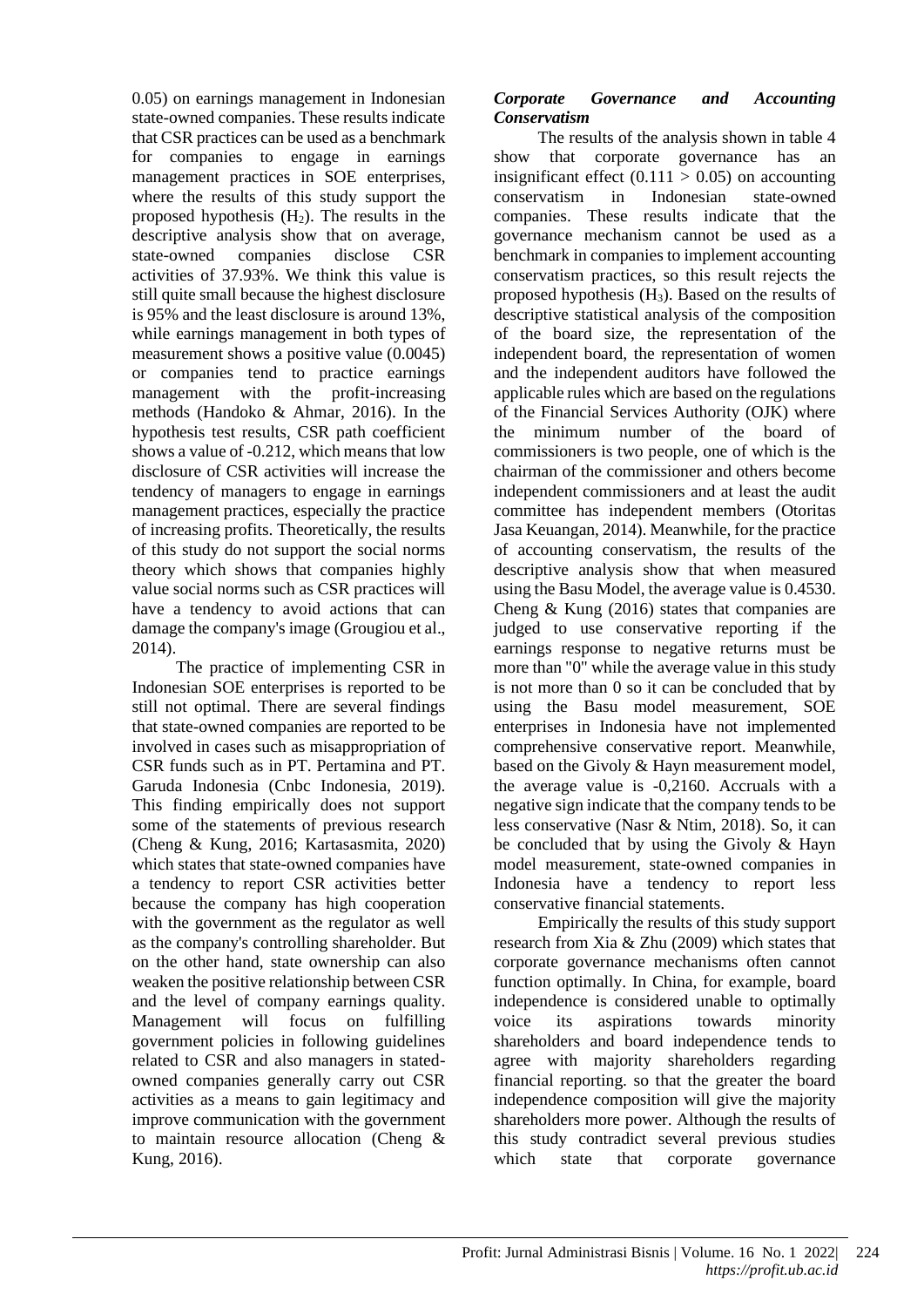mechanisms are able to strengthen the application of accounting conservatism (Almutairi & Quttainah, 2019; Leventis et al., 2013; Nasr & Ntim, 2018). Theoretically, this study does not support agency theory which states that governance mechanisms that are implemented efficiently and effectively will tend to avoid agency conflicts, especially information asymmetry by supporting the application of accounting conservatism (Leventis et al., 2013). As explained before corporate governance in Indonesia tends to be weak (Utama et al., 2017) and in particular the governance structure in Indonesian stateowned companies is considered not functioning optimally, especially the role of the board independence and independent audit committee due to indications of malpractice of abuse of authority (Worang & Holloway, 2006) and governance cannot function optimally in a country with low governance mechanisms such as in Indonesia (Francis et al., 2013; Puspitaningrum & Atmini, 2012). However, when viewed from the level of application of accounting conservatism, the results show that the state-owned companies in this study apply at a low level and even tend to be less conservative. The low practice of conservatism indicates that the state-owned companies in this study have the potential to implement more conservative financial reporting by maximizing the performance of the independent audit committee and board independence effectively and efficiently considering that management in state-owned companies is directly supervised by the government as the regulator and controlling shareholder and the role from the government itself will direct the management of stateowned companies to improve the quality of earnings (Alkurdi et al., 2017).

## *CSR and Accounting Conservatism*

The results of the analysis in table 4 show that CSR has an insignificant effect  $(0.295 > 0.05)$  on accounting conservatism in Indonesian state-owned companies. These results indicate that CSR activities cannot be used as a benchmark in companies to implement accounting conservatism practices, so this result rejects the proposed hypothesis (H4). Based on the results of descriptive statistical analysis, it is stated that Indonesian state-owned companies on average disclose CSR activities in a fairly low number and the

application of accounting conservatism in both measures is also considered low. Theoretically and empirically, the results of this study do not support previous theories and research. Based on stakeholder theory, companies that are actively involved in CSR practices will tend to be disciplined in providing high-quality earnings information so that it will support conservative reporting practice (Cheng  $\&$  Kung, 2016). In several studies which state that CSR activities are able to have a positive and significant effect on the implementation of accounting conservatism (Cheng & Kung, 2016; Francis et al., 2013).

CSR practices in Indonesian public companies have been regulated in Law No. 40 of 2007 so that with this regulation every public company in various sectors is required to implement CSR practices. especially in Indonesian SOEs which aim not only to seek profit but are also obliged to fulfill social responsibilities by contributing to the welfare of the community's economy. In addition, SOE enterprises are also directed to be superior and pioneers in the implementation of CSR (Cheng & Kung, 2016) so that it is possible to explain this research is that it is possible for SOE enterprises to use CSR to fulfill their responsibilities as companies that have high cooperation with the government and CSR. used as an identity to build a superior image, especially in social activities, without this tactic having an impact on company policy to use accounting conservatism practices.

## *Accounting Conservatism and Earnings Management*

The results of the analysis in table 4 show that accounting conservatism has a significant effect  $(<0.001$   $<0.05$ ) on earnings management in state-owned companies. These results indicate that accounting conservatism has a relationship with earnings management practices in Indonesian SOE enterprises, so these results support the proposed hypothesis  $(H_5)$ . Based on the results of descriptive statistical analysis of accounting conservatism in both measurements, it shows that implementation is still low and management in state-owned companies tends to engage in earnings management practices with the profitincreasing method. Empirically these results support previous research which states that accounting conservatism has a significant effect on the involvement of earnings management (Haque et al., 2016; Lin et al., 2014). But theoretically, the results of this study do not support agency theory, especially information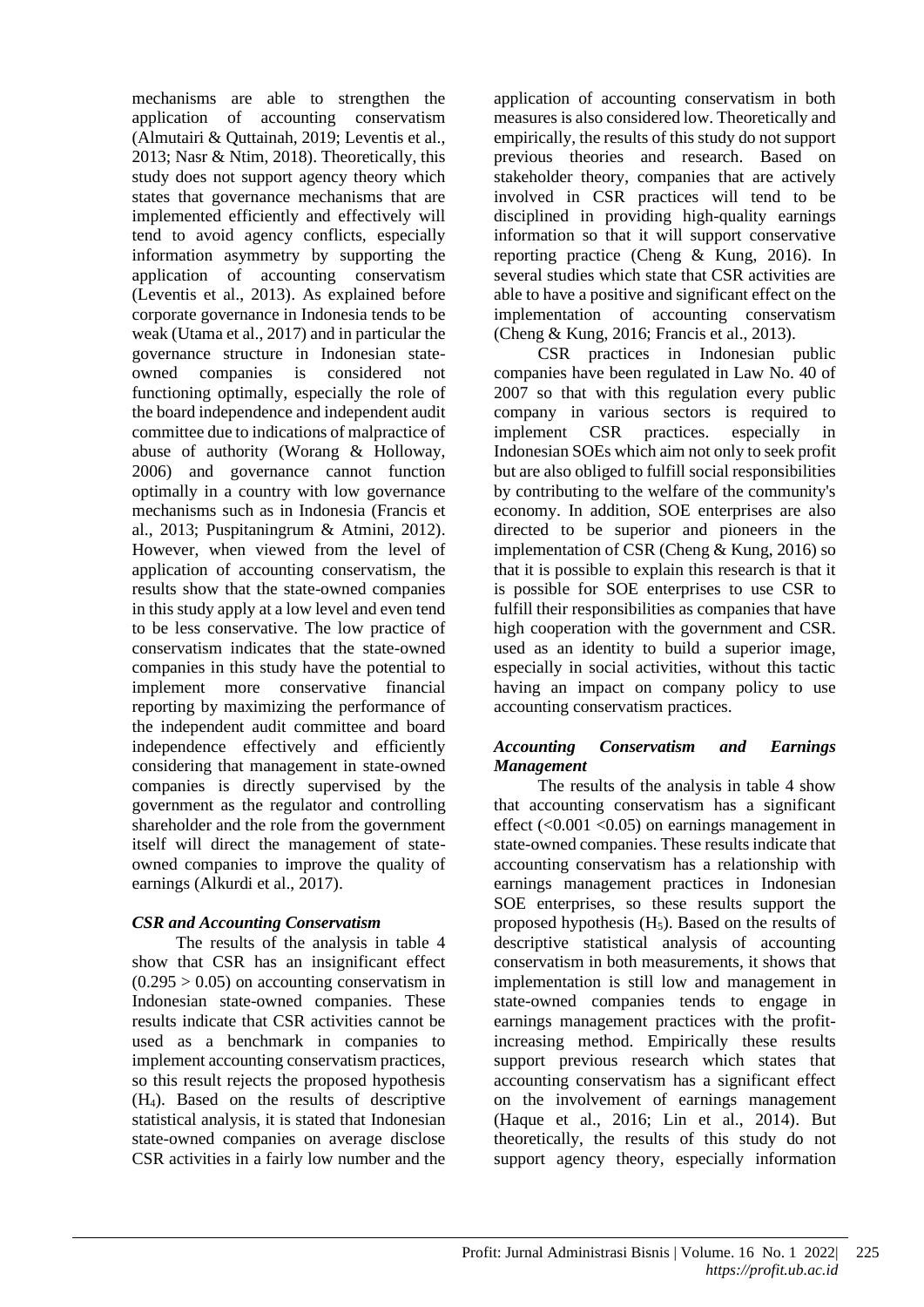asymmetry which states that information asymmetry that occurs between shareholders and company managers will occur if the manager knows more information and uses it for the benefit of the shareholders so that application requests are needed to reduce encouragement or desire of company managers to be opportunistic (Lin et al., 2014). Based on the results of the hypothesis test, the path coefficient value is -0.390 or is negative. This negative value indicates that the low practice of accounting conservatism will tend to increase the practice of earnings management, especially with the method of increasing profits. The company in preparing its financial statements of course prioritizes the truth so that the results can be accounted for. However, with SOE enterprises in Indonesia where companies with government ownership must of course compile financial reports that must be informative and accountable. However, in the research conducted by Lin et al (2014), it is stated that there is a possibility that companies whose shares are owned by institutional may have prepared financial statements in accordance with the principle of conservatism, but the presence of a high concentration of ownership by one party can increase profit manipulation in the company because of individual interests.

#### *Additional Analysis*

In additional analysis, we examine the significance of the intervening variable in mediating between exogenous variables and endogenous variables where this intervening variable is accounting conservatism.

**Table 5. Indirect Effect Hypothesis Test Results**

| --------- |       |      |       |     |       |
|-----------|-------|------|-------|-----|-------|
| Exo       | Medi  | Endo | Ind   | Se  | Р-    |
|           | ation |      |       |     | Value |
| CG        |       |      | 0,062 | 0,0 | 0,247 |
|           | AC    | EM   |       | 89  |       |
| CSR       |       |      | 0,028 | 0,0 | 0,380 |
|           |       |      |       | 90  |       |

#### **Source: WarpPLS 6.0 Output, 2022**

Based on table 5 shows that in both effects, accounting conservatism is not able to perfectly mediate between corporate governance and CSR on earnings management. this is indicated by the P-Value value which is greater than the level of significance. The results of the descriptive statistical analysis on both accounting conservatism measurement indicators show that management in state-owned companies tends to be less conservative in reporting their finances. The low application of accounting conseratism is thought to be caused by the governance mechanism and CSR activities not running optimally. Effective corporate governance will support the application of accounting conservatism and the role of supervision will be maximized so that it will curb the practice of accounting manipulation (Caskey & Laux, 2017). Meanwhile, as an embodiment of the integration of CSR values, the company will increase transparency and accountability, especially in presenting reports to stakeholders and shareholders regarding the company's activities so that these demands will direct the company to present quality reports including profit reports and CSR so that it will support the implementation of accounting practices. conservatism (Cheng & Kung, 2016). Meanwhile, in Indonesia itself, governance and CSR mechanisms are still not effective and efficient so that this also affects the practice of implementing accounting conservatism to be lower and has an impact on earnings management practices, especially financial statement manipulation. The next possibility is the low value of R-Squares or the contribution of corporate governance and CSR variables showing a value of 2.7% and the Q-Squares value showing a value of 0.060 where the predictive power of the governance and CSR variables is very weak against accounting conservatism. (see table 3).

#### **5. CONSLUSION, SUGGESTION, AND LIMITATION**

This study analyzes and explains the influence between governance mechanisms and corporate social activities in relation to minimizing earnings management practices through the application of conservative financial reporting practices in Indonesian state-owned companies. Weak governance mechanisms in Indonesia have an impact on the effectiveness or role of the company's board of commissioners in carrying out their function as supervisors of the performance of company management. In addition, although social activities in state-owned companies are the top priority after profit, CSR practices themselves are not fully implemented optimally. Some evidence shows that the involvement of state-owned companies in misappropriating CSR funds makes CSR practices that should be able to promote ethical values to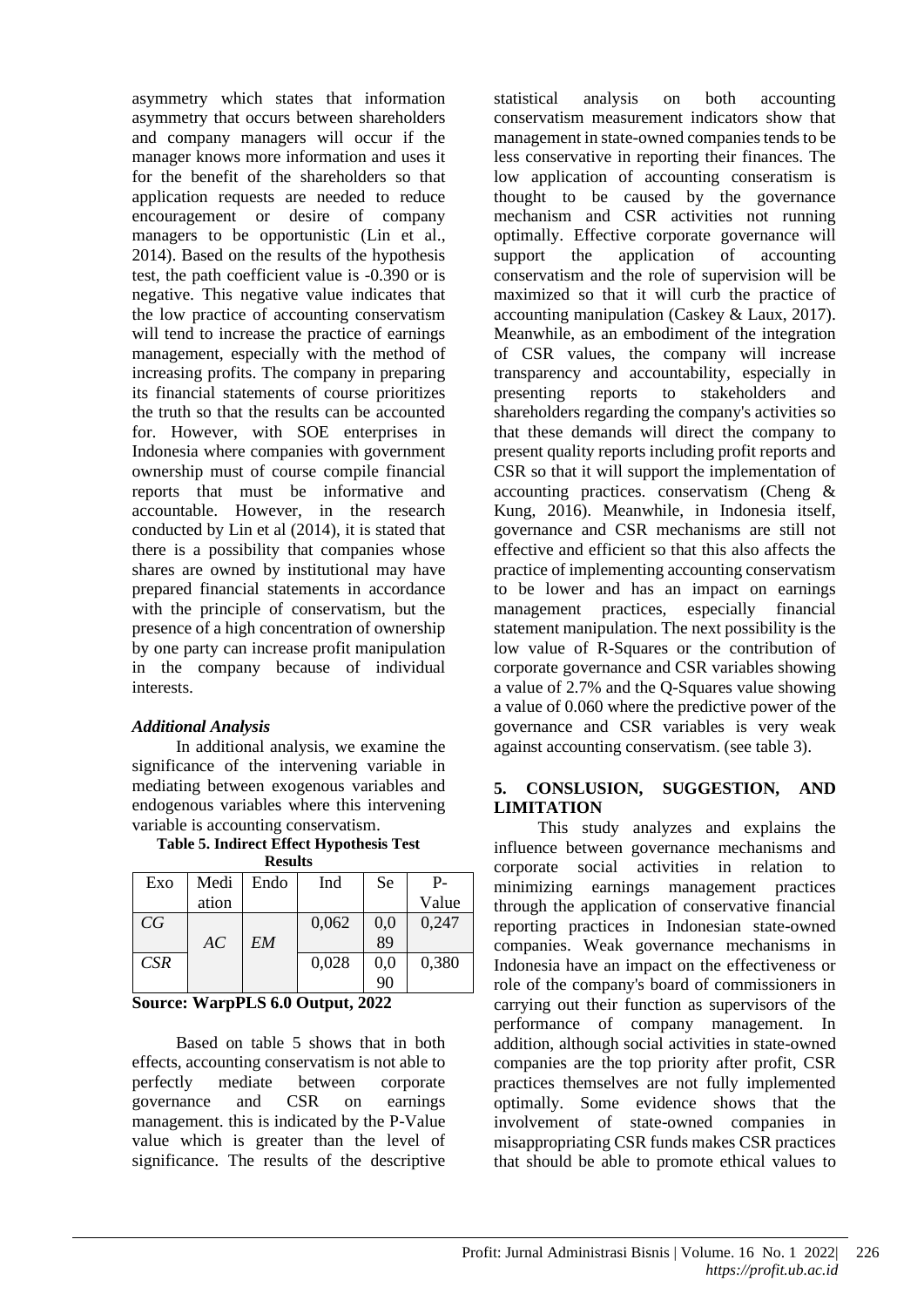become unethical. The ineffectiveness of these two mechanisms is proven to reduce the level of application of accounting conservatism practices due to weak supervision and the intrinsic value contained in CSR activities cannot be integrated into the company's management behavior patterns so that this will encourage management to engage in earnings management practices. In addition, the compensation motive is thought to be the classic reason why company management in Indonesia is motivated to manipulate earnings using the profitincreasing method.

Combining our findings and the latest literature, corporate governance and corporate social activities must be practiced and continuously controlled for quality and in connection with this research it is mandatory to evaluate and correct errors in their implementation practices. Both of these mechanisms will be very effective and powerful as indicators that can improve the quality of company profits and can be used as a very important strategy for the benefit of SOE enterprises. The collaboration between these two mechanisms and the practice of accounting conservatism is considered sufficient to balance the two goals of stateowned companies and namely the goals of profit and corporate social care. considering our empirical results, in future research we suggest considering compensation as one of the indicators that determine the main motivation of management to engage in earnings management practices. In addition, the necessary limits are needed to evaluate the extent of improvement that must be made by state-owned companies to maximize the role of governance and CSR in relation to improving accounting conservatism practices that are still applied at a low level.

The author realizes that there are research limitations found at the time of this study, including in this study, researchers used the GRI G4 guidelines as a measuring tool to assess CSR disclosure in Indonesia, so that companies in Indonesia did not have uniformity in reporting CSR activities. This has an impact on the number of samples selected, because the companies listed on the IDX in particular do not all use the GRI G4 standard in disclosing CSR activities. In addition, the results of this study may contain a bias towards companies that do not issue

with the same standards, so they cannot be generalized to different companies.

## **REFERENCE**

- ACFE Indonesia Chapter. (2019). Survai Fraud Indonesia 2019. *Acfe Indonesia Chapter*, 76.
- Alim, S. (2013). Accrual dan Real Earning Management dalam Merespon Penurunan Tarif Pajak Penghasilan Badan Tahun 2010. *Jurnal Keuangan Dan Perbankan*, *17*(2), 253–266.
- Alkurdi, A., Al-Nimer, M., & Dabaghia, M. (2017). Accounting conservatism and ownership structure effect: A look at industrial and financial jordanian listed companies. *Journal of Environmental Accounting and Management*, *5*(2), 153– 169.

https://doi.org/10.5890/JEAM.2017.06.007

- Almutairi, A. R., & Quttainah, M. A. (2019). Corporate governance and accounting conservatism in Islamic banks. *Thunderbird International Business Review*, *61*(5), 745– 764.<https://doi.org/10.1002/tie.22063>
- Bonazzi, L., & Islam, S. M. . (2007). Agency theory and corporate governance: A study of the effectiveness of board in their monitoring of the CEO. *Journal of Modelling in Management*, *Vol. 2*(No. 1), 7–23.
- Buertey, S., Sun, E. J., Lee, J. S., & Hwang, J. (2020). Corporate social responsibility and earnings management: The moderating effect of corporate governance mechanisms. *Corporate Social Responsibility and Environmental Management*, *27*(1), 256– 271. https://doi.org/10.1002/csr.1803
- Caskey, J., & Laux, V. (2017). Corporate governance, accounting conservatism, and manipulation. *Management Science*, *63*(2), 424–437.

https://doi.org/10.1287/mnsc.2015.2341

- Chen, J. J., & Zhang, H. (2014). The Impact of the Corporate Governance Code on Earnings Management - Evidence from Chinese Listed Companies. *European Financial Management*, *20*(3), 596–632. https://doi.org/10.1111/j.1468- 036X.2012.00648.x
- Cheng, C. L., & Kung, F. H. (2016). The effects of mandatory corporate social responsibility policy on accounting conservatism. *Review of Accounting and Finance*, *15*(1), 2–20. <https://doi.org/10.1108/RAF-12-2014-0135>
- Cnbc Indonesia. (2019). *Gara-gara Lapkeu, Deretan KAP Ini Malah Kena Sanksi OJK*.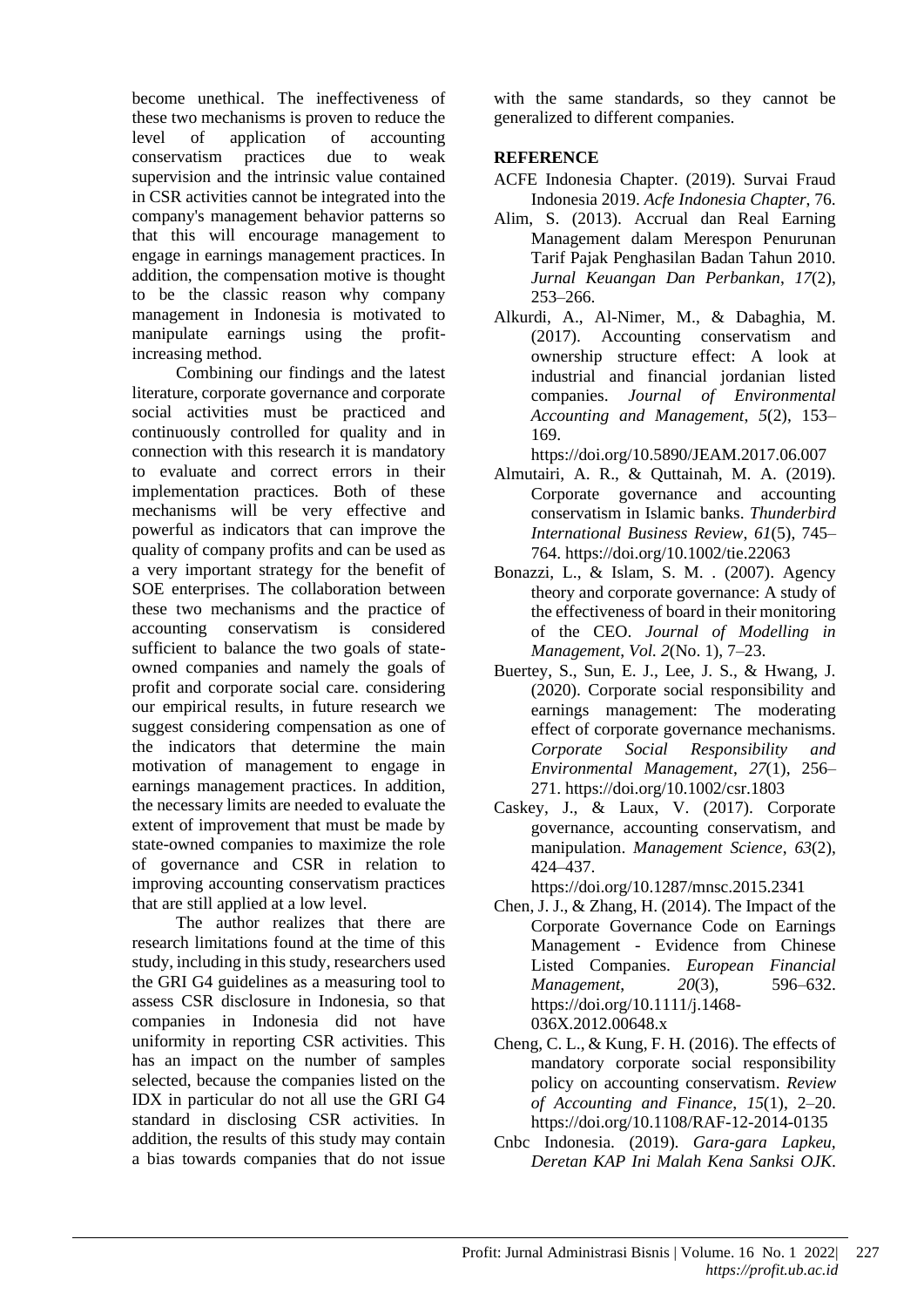Retrieved from [https://www.cnbcindonesia.com/market](https://www.cnbcindonesia.com/market/20190809123549-17-90910/gara-gara-lapkeu-deretan-kap-ini-malah-kena-sanksi-ojk) [/20190809123549-17-90910/gara-gara](https://www.cnbcindonesia.com/market/20190809123549-17-90910/gara-gara-lapkeu-deretan-kap-ini-malah-kena-sanksi-ojk)[lapkeu-deretan-kap-ini-malah-kena](https://www.cnbcindonesia.com/market/20190809123549-17-90910/gara-gara-lapkeu-deretan-kap-ini-malah-kena-sanksi-ojk)[sanksi-ojk](https://www.cnbcindonesia.com/market/20190809123549-17-90910/gara-gara-lapkeu-deretan-kap-ini-malah-kena-sanksi-ojk)

Dwiridotjahjono, J. (2009). Penerapan Good Corporate Governance : Manfaat Dan Tantangan Serta Kesempatan Bagi Perusahaan Publik Di Indonesia. *Jurnal Administrasi Bisnis Unpar*, *5*(2), 101– 112.

https://doi.org/10.26593/jab.v5i2.2108.

- El Diri, M., Lambrinoudakis, C., & Alhadab, M. (2020). Corporate governance and earnings management in concentrated markets. *Journal of Business Research*, *108*(October 2019), 291–306. https://doi.org/10.1016/j.jbusres.2019.1 1.013
- Fama, E. F., & Jensen, M. C. (2019). Separation of ownership and control. *Corporate Governance: Values, Ethics and Leadership*, *XXVI*(June), 163–188. https://doi.org/10.1086/467037
- Francis, R. N., Harrast, S., Mattingly, J., & Olsen, L. (2013). The relation between accounting conservatism and corporate social performance: An empirical investigation. *Business and Society Review*, *118*(2), 193–222. <https://doi.org/10.1111/basr.12008>
- García Lara, J. M., García Osma, B., & Penalva, F. (2009). Accounting conservatism and corporate governance. *Review of Accounting Studies*, *14*(1), 161–201. https://doi.org/10.1007/s11142-007-
- 9060-1 Gras-Gil, E., Palacios Manzano, M., & Hernández Fernández, J. (2016). Investigating the relationship between corporate social responsibility and earnings management: Evidence from Spain. *BRQ Business Research Quarterly*, *19*(4), 289–299. https://doi.org/10.1016/j.brq.2016.02.00 2
- Grougiou, V., Leventis, S., Dedoulis, E., & Owusu-Ansah, S. (2014). Corporate social responsibility and earnings management in U.S. banks. *Accounting Forum*, *38*(3), 155–169. https://doi.org/10.1016/j.accfor.2014.05 .003
- Handoko, M., & Ahmar, N. (2016). The effect

of accrual earnings management, using Khotari Model Approach, on the performance of manufacturing companies listed in Indonesia Stock Exchange. *The Indonesian Accounting Review*, *5*(1), 11. https://doi.org/10.14414/tiar.v5i1.485

- Haque, A., Mughal, A., & Zahid, Z. (2016). Earning Management and the Role of Accounting Conservatism at Firm Level. *International Journal of Economics and Finance*,  $\frac{8(2)}{2}$ , 197. https://doi.org/10.5539/ijef.v8n2p197
- Hong, S. (2020). Corporate social responsibility and accounting conservatism. *International Journal of Economics and Business Research*, *19*(1), 1–18. https://doi.org/10.1504/IJEBR.2020.103883
- Kartasasmita, P. S. (2020). Corporate Social Responsibility Disclosure by State-Owned Enterprises in Indonesia. *International Journal of Economics and Business Administration*, *VIII*(1), 327–339.
- Kassem, R. (2013). Earnings Management and Financial Reporting Fraud: Can External Auditors Spot the Difference? *American Journal of Business and Management*, *2*(1), 30.

https://doi.org/10.11634/21679606170646

- Leventis, S., Dimitropoulos, P., & Owusu-Ansah, S. (2013). Corporate governance and accounting conservatism: Evidence from the banking industry. *Corporate Governance: An International Review*, *21*(3), 264–286. https://doi.org/10.1111/corg.12015
- Lin, F., Wu, C. M., Fang, T. Y., & Wun, J. C. (2014). The relations among accounting conservatism, institutional investors and earnings manipulation. *Economic Modelling*, *37*, 164–174. [https://doi.org/10.1016/j.econmod.2013.10.](https://doi.org/10.1016/j.econmod.2013.10.020) [020](https://doi.org/10.1016/j.econmod.2013.10.020)
- Linggau Pos. (2018). *Realisasi CSR Amanah Undang-undang*. https://linggaupos.sumeks.co/realisasi-csramanah-undang-undang/
- Murdock, D. H. (2018). Association of Certified Fraud Examiners (ACFE). *Auditor Essentials*, 7–10. https://doi.org/10.1201/9781315178141-3
- Nasr, M. A., & Ntim, C. G. (2018). Corporate governance mechanisms and accounting conservatism: evidence from Egypt. *Corporate Governance (Bingley)*, *18*(3), 386–407. https://doi.org/10.1108/CG-05-